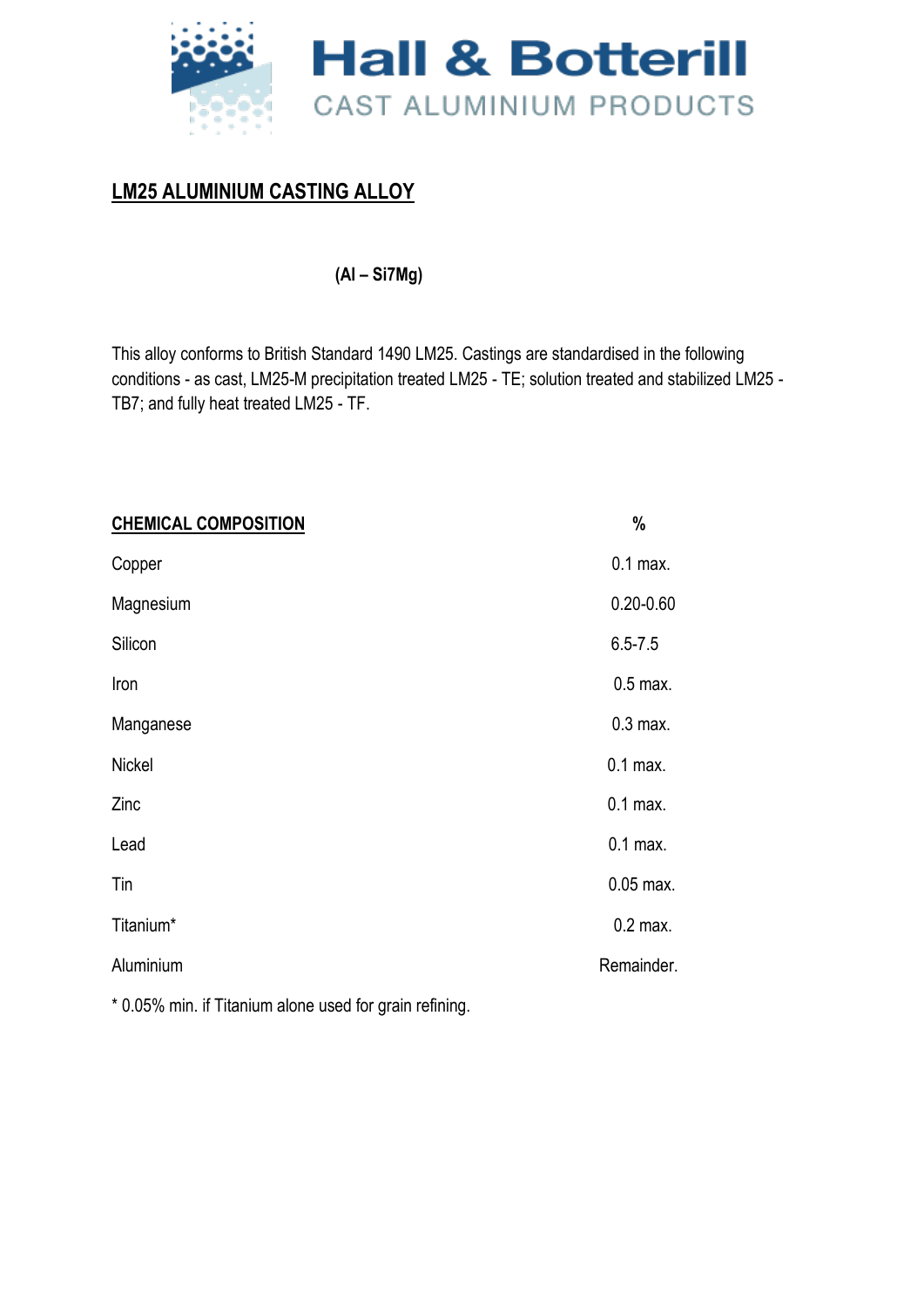# **MECHANICAL PROPERTIES**

|                                                                   | <b>Sand Cast</b> |                |                 |                |
|-------------------------------------------------------------------|------------------|----------------|-----------------|----------------|
|                                                                   | <b>LM25-M</b>    | <b>LM25-TE</b> | <b>LM25-TB7</b> | <b>LM25-TF</b> |
| 0.2% Proof Stress (N/mm <sup>2</sup> )*                           | 80-100           | 120-150        | 80-110          | 200-250        |
| Tensile Stress (N/mm <sup>2</sup> )*                              | 130-150          | 150-180        | 160             | 230-280        |
| Elongation $(0\%)^*$                                              | $\mathbf 2$      | 1              | 2.5             |                |
| <b>Brinell Hardness Number</b>                                    | 55-65            | 70-75          | 65-75           | 90-110         |
| Endurance Limit $(5 \times 10^8 \text{ Cycles} + \text{ N/mm}^2)$ | 70-100           | 55             | 60              | 60             |
| Modulas of Elasticity ( $X$ 10 <sup>3</sup> N/mm <sup>2</sup> )   | 71               | 71             | 71              | 71             |

# **Chill Cast**

|                                                                 | <b>LM25-M</b> | LM25-TE |        | <b>LM25-TB7 LM25 TF</b> |
|-----------------------------------------------------------------|---------------|---------|--------|-------------------------|
| 0.2% Proof Stress N/mm <sup>2</sup> ) *                         | 80-100        | 130-200 | 90-110 | 220-260                 |
| Tensile Stress (N/mm <sup>2</sup> )*                            | 160-200       | 190-250 | 230    | 280-320                 |
| Elongation (%)                                                  | 3             | 2       | 5      | h2                      |
| <b>Brinell Hardness Number</b>                                  | 55-65         | 75-95   | 65-75  | 90-110                  |
| Endurance Limit (5 X 10 <sup>8</sup> Cycles + N/mm <sup>2</sup> | 80-110        | 75      | 95     | 95                      |
| Modulus of Elasticity (x $103 N/mm2$ )                          | 71            | 71      | 71     | 71                      |

\* The values shown are typical ranges for test bars produced to the requirements of B.S.1490. Specification minima are in bold type.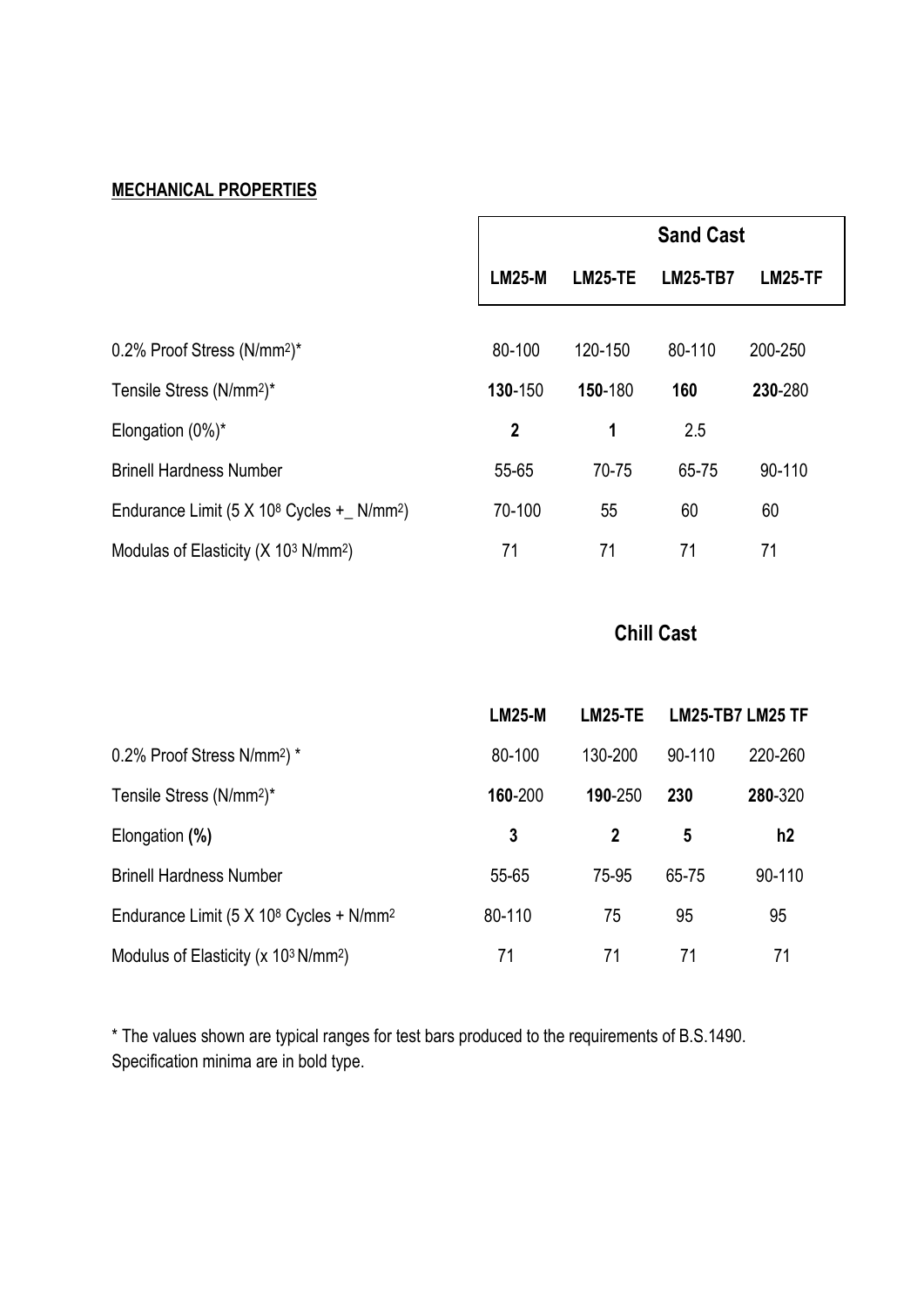## **STRENGTH AT ELEVATED TEMPERATURES**

The tensile properties of LM25 alloy at elevated temperatures are influenced by the condition (heat treatment) of the castings and the duration at the elevated temperature. For short term testing e.g. 30 minutes at temperature, the properties fall only slowly and uniformly up to about 200°C at which temperature for example, the strength of LM25-TF is reduced by approximately 20%, Very prolonged heating (10,000 hours) results in sharp, loss of strength at about 135 °C and at 200 °C the strength on LM25-TS is less than half of that at room temperature. For prolonged service at elevated temperatures (above  $130^{\circ}$ C) there is, therefore, no practical advantage to be gained by heat treatment.

### **PHYSICAL PROPERTIES**

| Coefficient of Thermal Expansion (per $\circ$ C at 20 -100 $\circ$ C)        | 0.000022 |
|------------------------------------------------------------------------------|----------|
| Thermal Conductivity (cal/cm <sup>2</sup> /cm/ $\rm ^oC/s$ at 25 $\rm ^oC$ * | 0.36     |
| Electrical Conductivity (% copper standard at 20°C) *                        | 39       |
| <b>Specific Gravity</b>                                                      | 2.68     |
| Freezing Range (°C) Approx                                                   | 615-550  |

\*Applies to fully heat treated sand castings; values are approximate and for castings in other conditions will depend on their thermal history.

#### **MACHINABILITY**

The heat treated alloy has fairly good machining properties, but tools should preferably be of high speed steel and must be kept sharp. A moderately high rate of tool wear may be expected. Liberal cutting lubricant should be employed.

#### **CORROSION RESISTANCE**

Resistance to corrosive attack by sea water and marine atmospheres is high.

#### **ANODISING**

A protective anodic film can be obtained by either the sulphuric or chromic acid process but the grey opaque character of coatings of normal thickness precludes their colouring in light shades for decorative purposes.